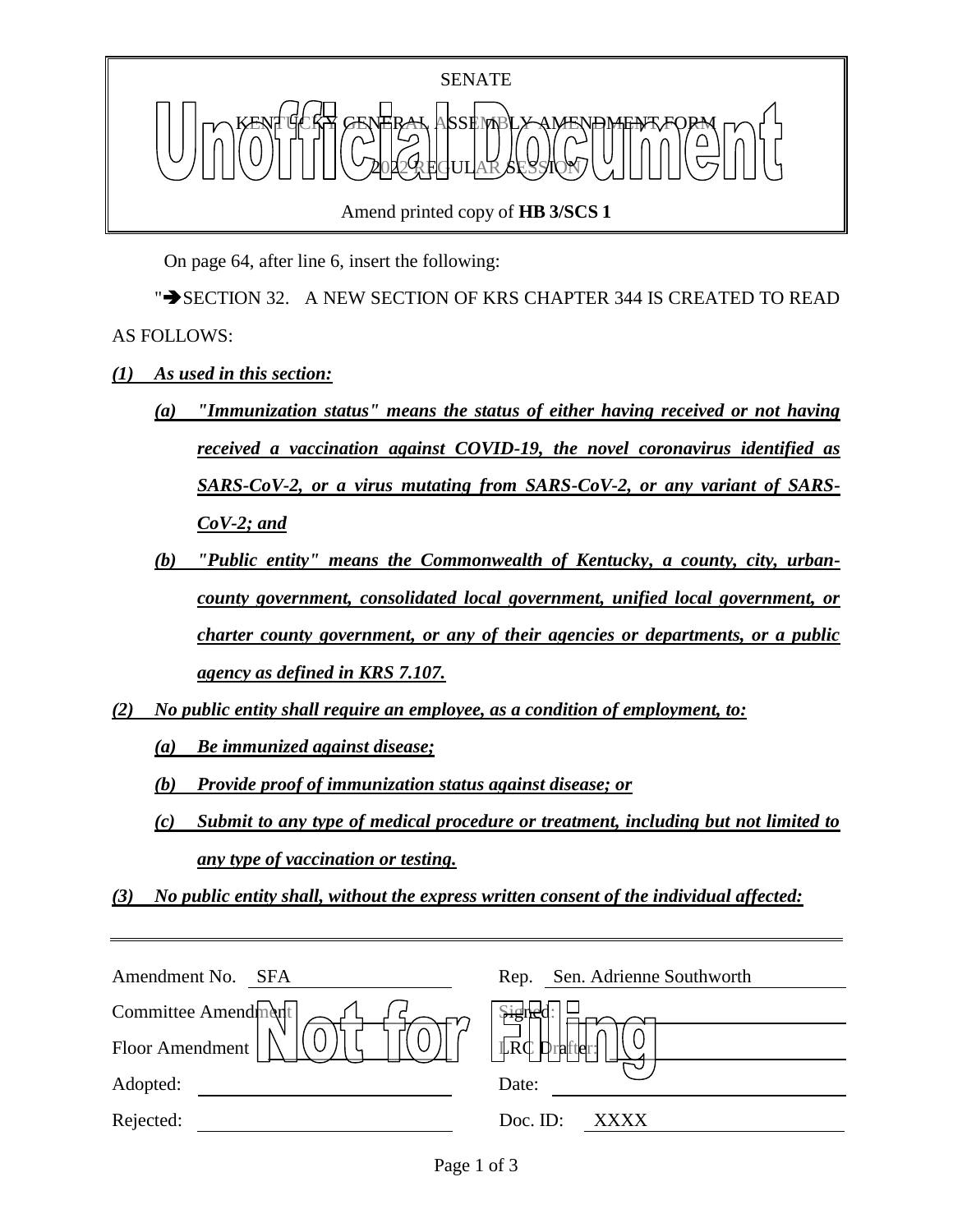Amend printed copy of **HB 3/SCS 1**

*(a) Disclose an individual's immunization status, medical testing status, or other medical information to a third party for a purpose other than healthcare; or*

Sbufhworth

 $\text{SENA}[\mathbb{E} | \mid_{\mathsf{T}} \frown \bigcap_{\mathsf{S}} \mathsf{G}] \frown \bigcup_{\mathsf{S}} \bigcap_{\mathsf{S}} \bigcap_{\mathsf{S}} \bigcap_{\mathsf{S}} \bigcap_{\mathsf{S}} \bigcap_{\mathsf{S}} \mathsf{G} \mathsf{G} \bigcap_{\mathsf{S}} \mathsf{G} \mathsf{G} \bigcap_{\mathsf{S}} \mathsf{G} \bigcap_{\mathsf{S}} \mathsf{G} \bigcap_{\mathsf{S}} \mathsf{G} \bigcap_{\mathsf{S}} \mathsf{G} \bigcap_{\mathsf{S}} \mathsf{G} \big$ 

 $2022$  REGULAR SESSION DOLLOURED DO COURT TO CHARLED.  $\chi_{\rm{H}}$ 

- *(b) Otherwise publish or share any individual's immunization status or similar health information for a purpose other than healthcare.*
- *(4) Nothing in this section shall be used to restrict access to services provided by a public entity on the basis of an individual:*
	- *(a) Providing, or failing to provide, proof of immunization status against disease; or*
	- *(b) Providing, or failing to provide, written consent for release of medical records or any other record relating to that individual's immunization status.*

SECTION 33. A NEW SECTION OF KRS CHAPTER 446 IS CREATED TO READ AS FOLLOWS:

- *(1) As used in this section, "religion" shall have the same meaning as in KRS 344.030.*
- *(2) Any employer that requires an employee, as a condition of employment, to be immunized against disease shall:*
	- *(a) Grant an exemption to any employee based upon the employee's religion upon the employee's written statement; and*
	- *(b) Provide notice of the required immunization to each employee in a written document that:*
		- *1. Advises in plain language the available exemption from the required immunization based upon the employee's religion; and*
		- *2. Requires each employee to acknowledge, in writing, receipt of the requirement and receipt of the available exemption.*
- *(3) Any person injured by any act in violation of the provisions of this section shall have a civil cause of action in the Circuit Court of the county in which the person resides to*